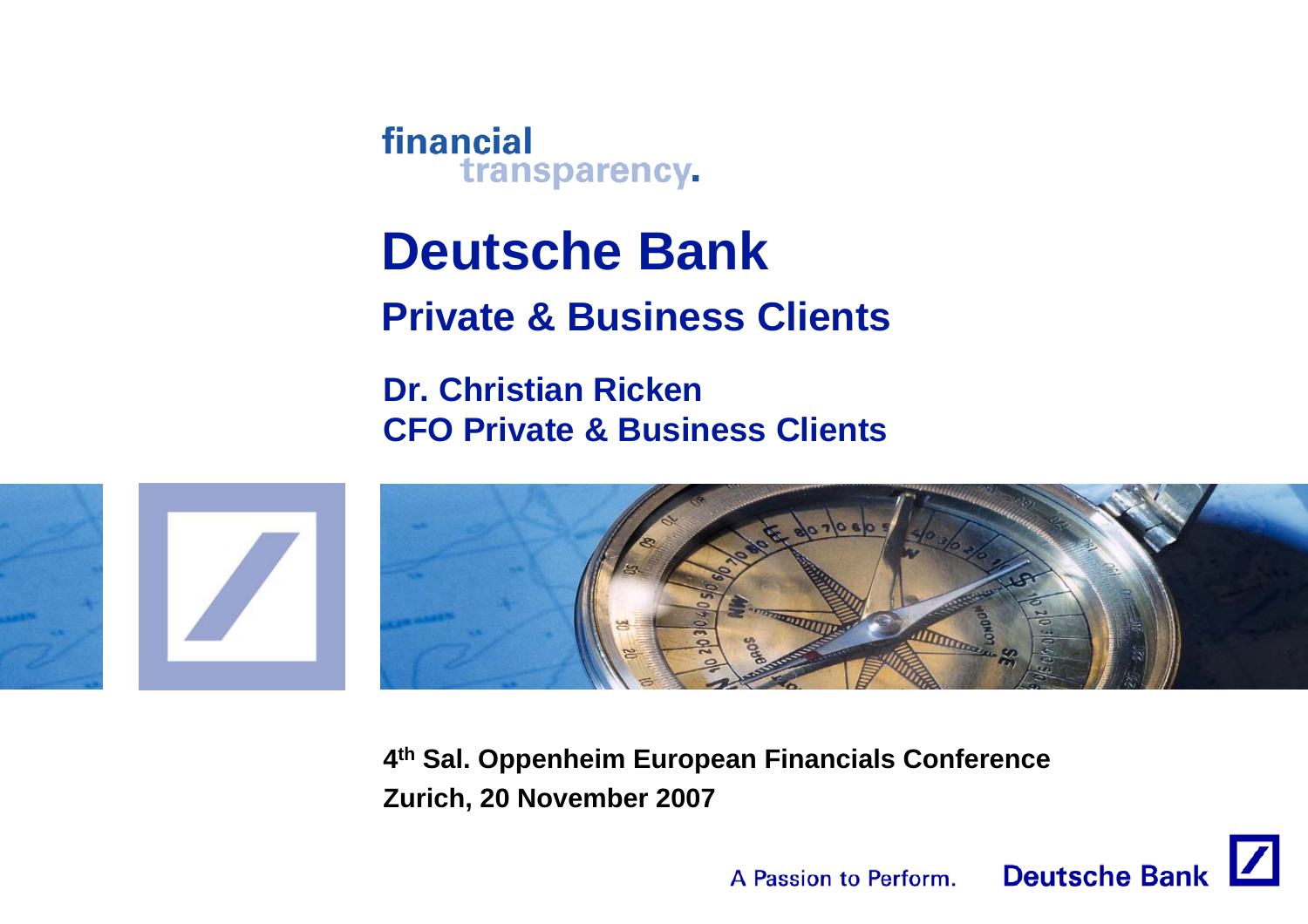

### **Deutsche Bank business structure**



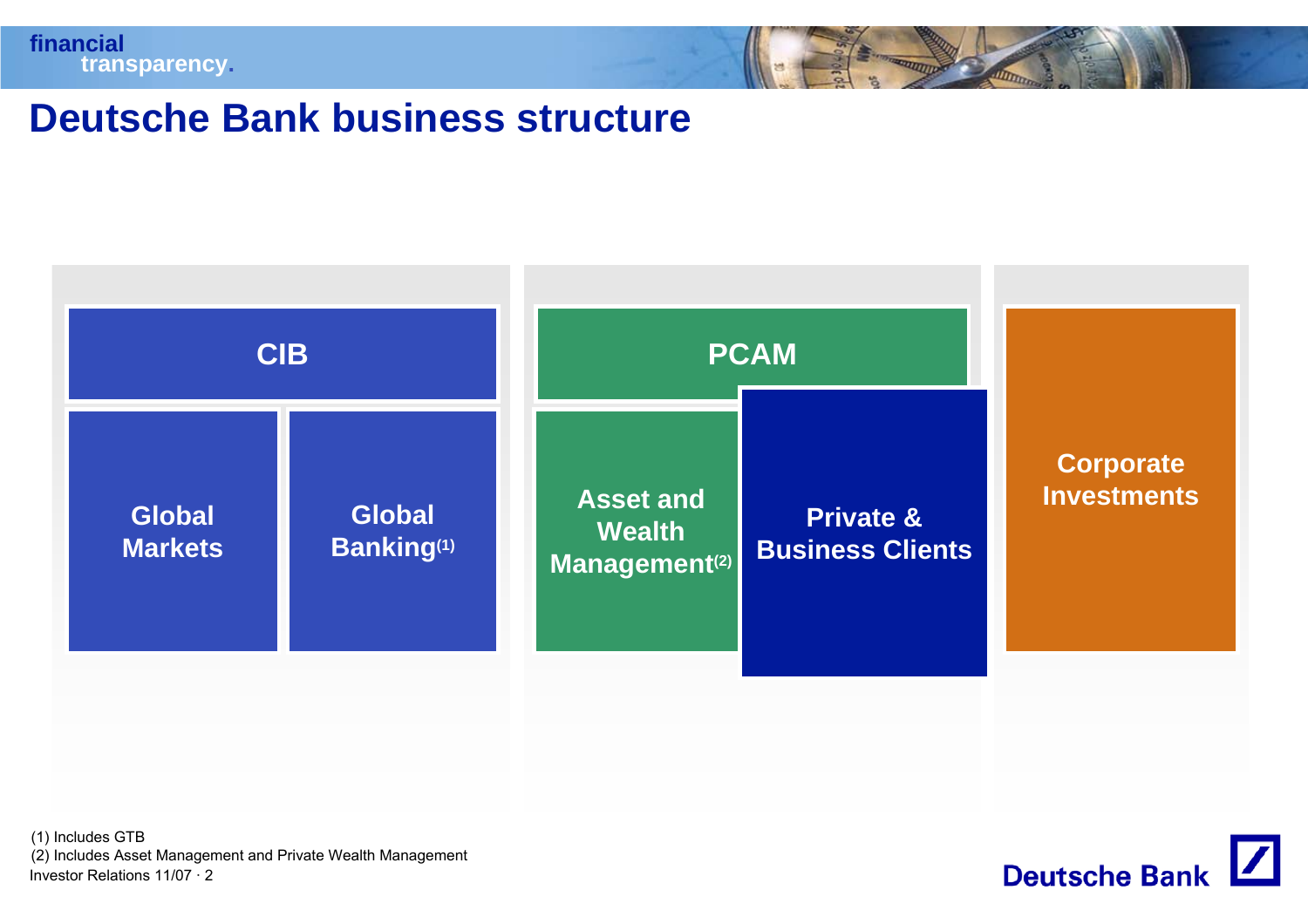# **Agenda**

|              | <b>PBC: A dynamic business</b>      |
|--------------|-------------------------------------|
| $\mathbf{2}$ | <b>Update on growth initiatives</b> |
|              | <b>Managing the cost base</b>       |
|              | <b>Growth and value creation</b>    |

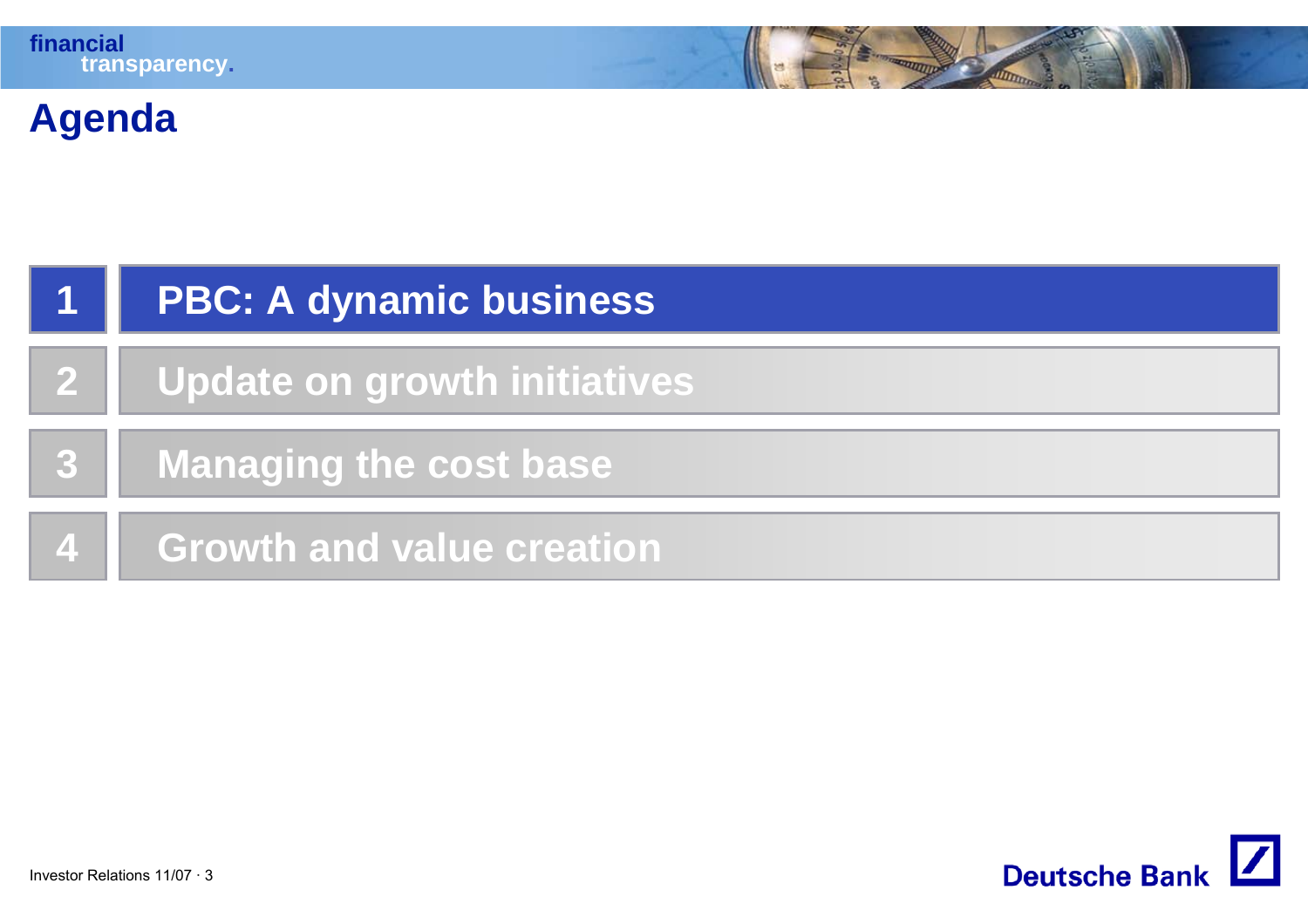# **PBC: A dynamic business …**



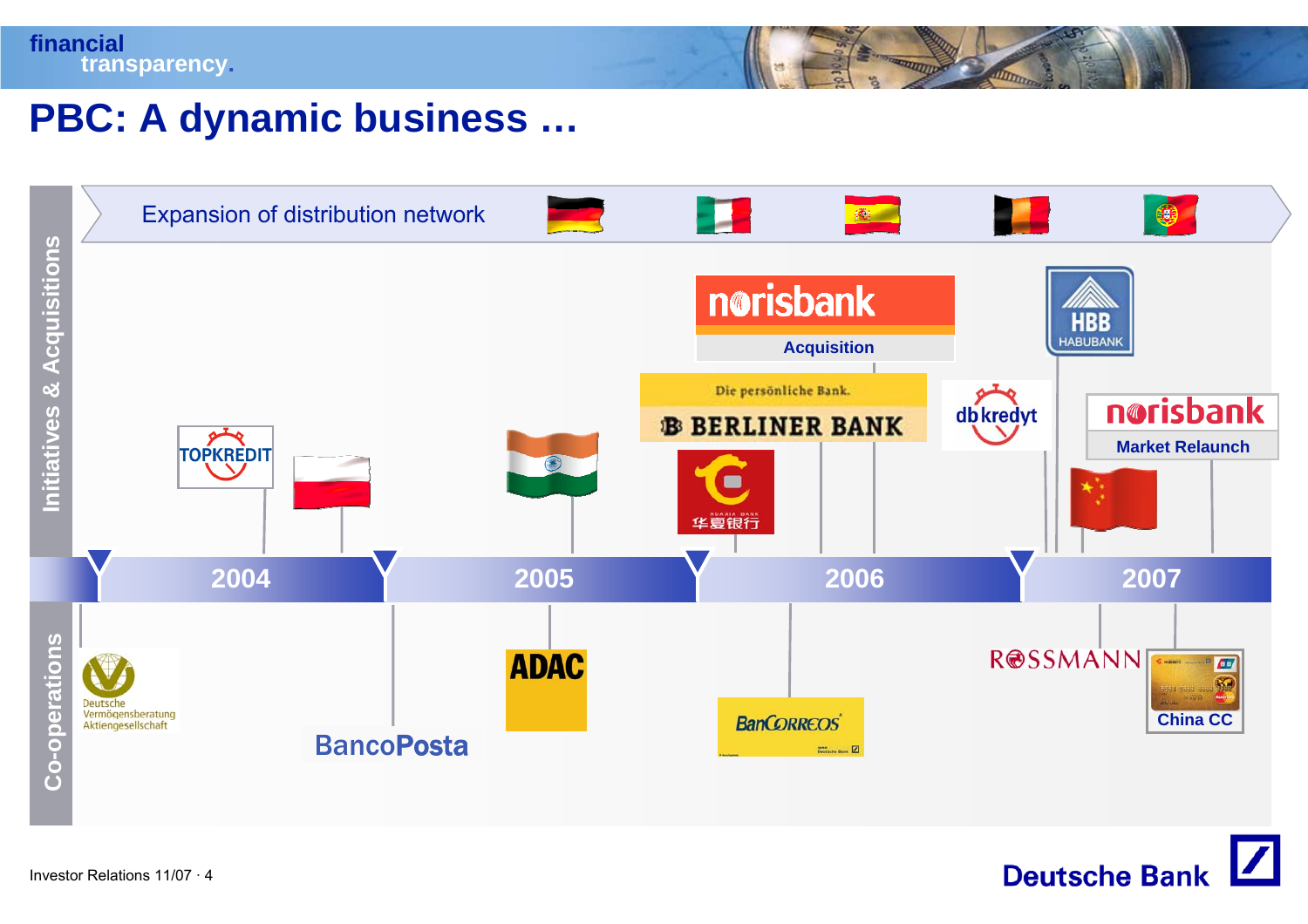# **… with growth across the board …**

In EUR bn



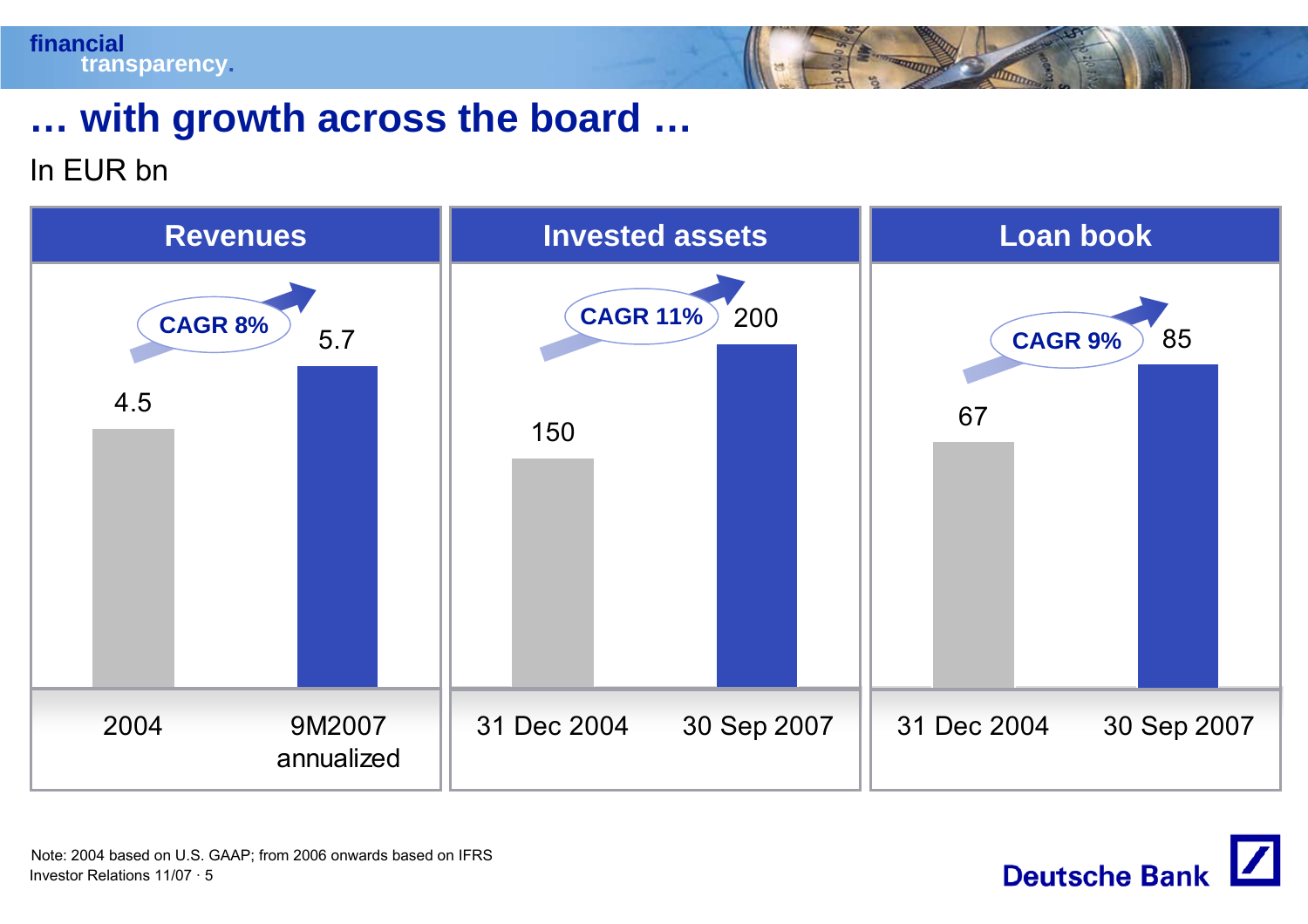## **… and a track-record of delivery**

Income before income taxes, in EUR m



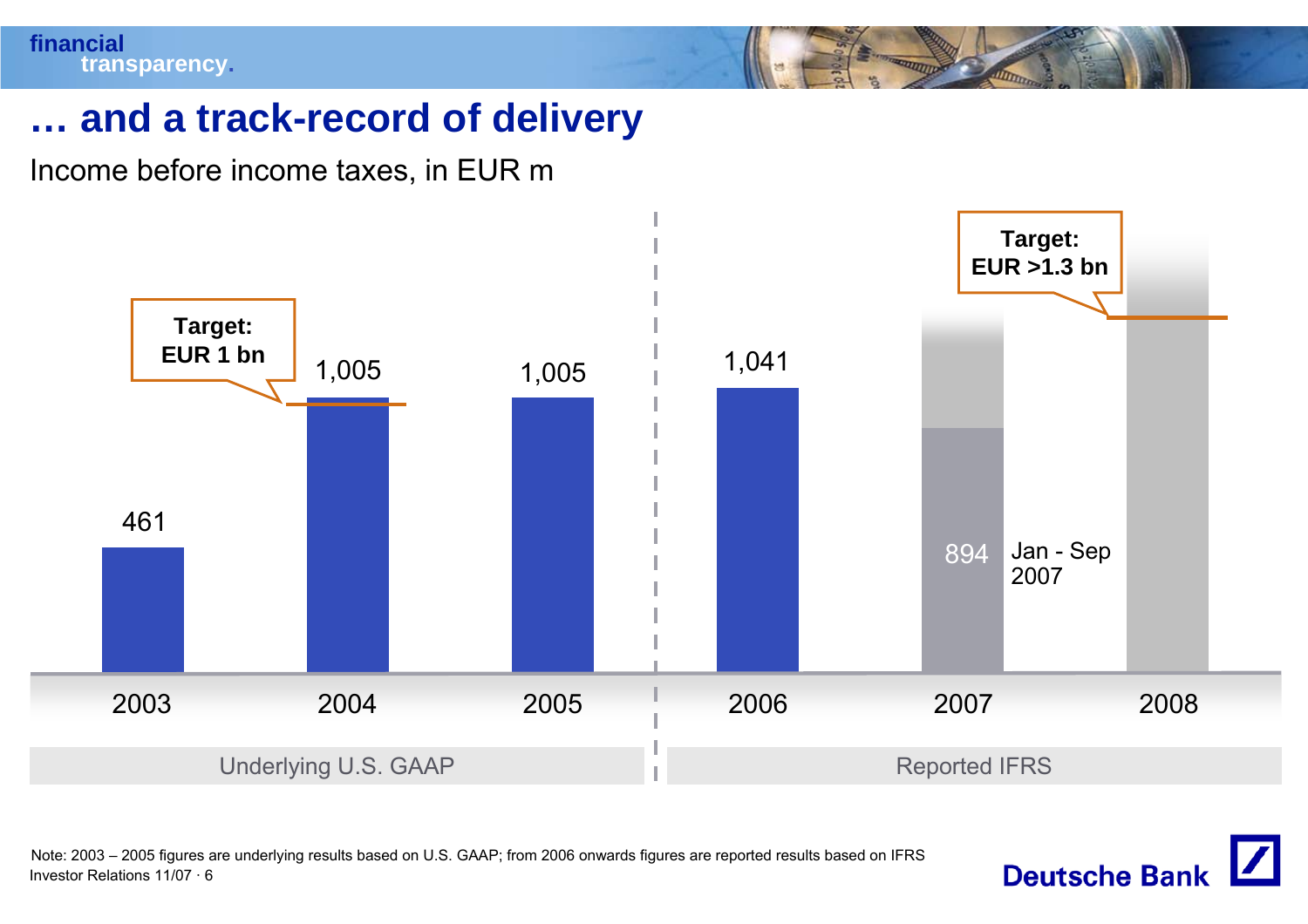# **Best-ever quarterly pre-tax profits …**

### **Results at a glance The Condensed P&L**

Income before income taxes, in EUR m Key ratios, in %

| ╯                 |      |     |     |           | 15% |      |     |
|-------------------|------|-----|-----|-----------|-----|------|-----|
| 301               | 252  | 264 | 223 |           | 293 | 297  | 304 |
| 1Q                | 2Q   | 3Q  | 4Q  |           | 1Q  | 2Q   | 3Q  |
| C/I ratio         | 2006 |     |     | <b>FY</b> |     | 2007 |     |
| 70                | 72   | 71  | 75  | 72        | 71  | 71   | 70  |
| 62<br>Pre-tax RoE | 48   | 46  | 35  | 45        | 35  | 34   | 36  |

| In EUR m         | 3Q<br>2007 | $\Delta$ vs.<br>3Q2006 | Jan-<br><b>Sep</b><br>2007 | $\Delta$ vs.<br>Jan-Sep<br>2006 |
|------------------|------------|------------------------|----------------------------|---------------------------------|
| <b>Revenues</b>  | 1,441      | 15%                    | 4,309                      | 13%                             |
| Provisions*      | (124)      | 18%                    | (364)                      | 28%                             |
| Noninterest exp. | (1, 013)   | 15%                    | (3,050)                    | 12%                             |
| <b>IBIT</b>      | 304        | 15%                    | 894                        | $9\%$                           |

**Strong revenue increase mainly in brokerage** and loans / deposits

- Net new money of EUR 4 bn and net new clients of ~250,000
- Costs of norisbank marketing campaign absorbed
- **Investments in Poland paying off**
- Continued investments in Asia



\* Provision for credit losses

Investor Relations 11/07 · 7Note: Figures may not add up due to rounding differences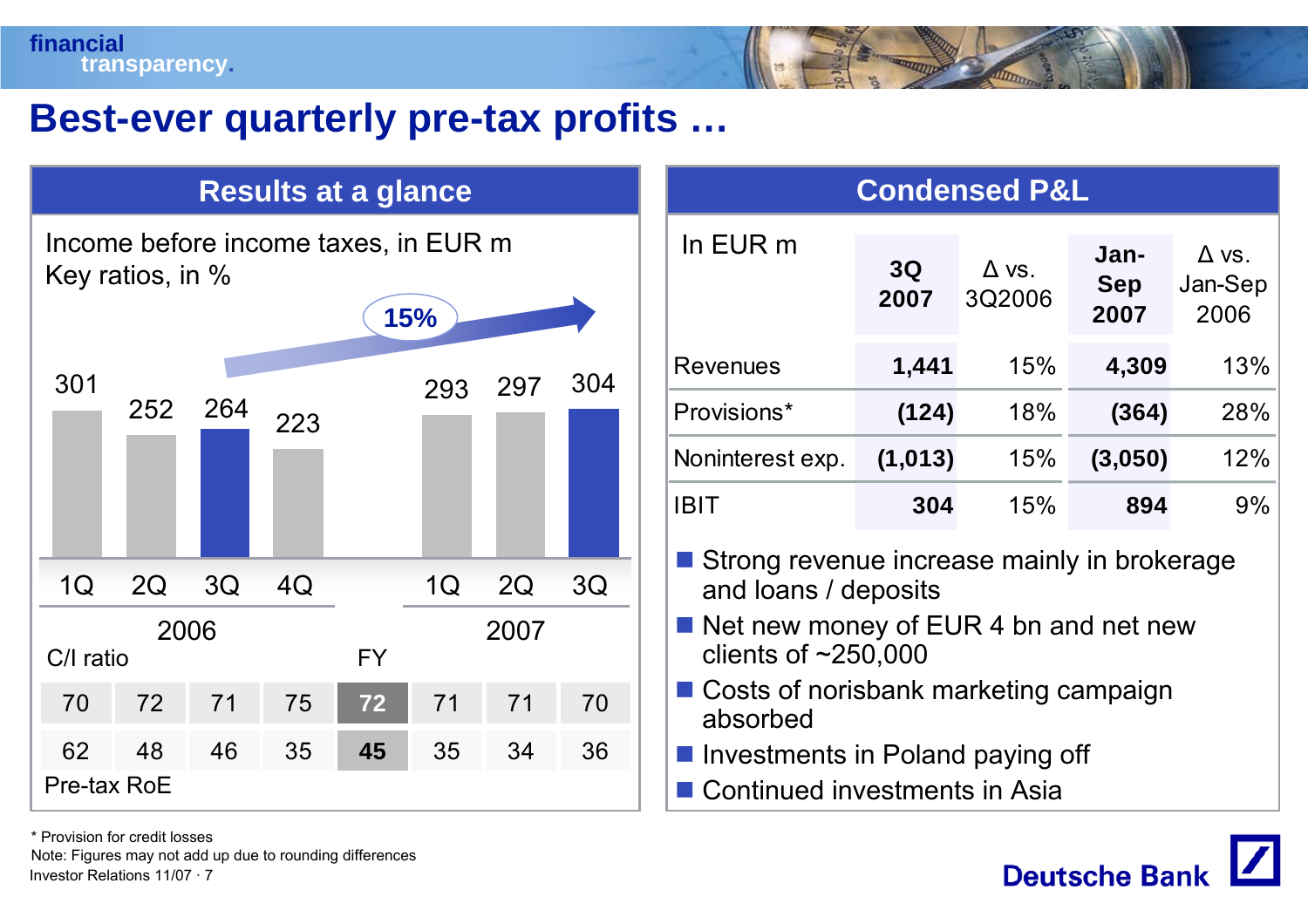### **… with strong client and volume gains especially in Germany and new markets …**



**Deutsche Bank** 

(1) Client Business Volume = Invested assets, sight deposits, loans and guarantees. Note: Figures may not add up due to rounding differences

(2) Excluding clients related to Berliner Bank acquisition and sale of Bankamericard processing unit

Investor Relations 11/07 · 8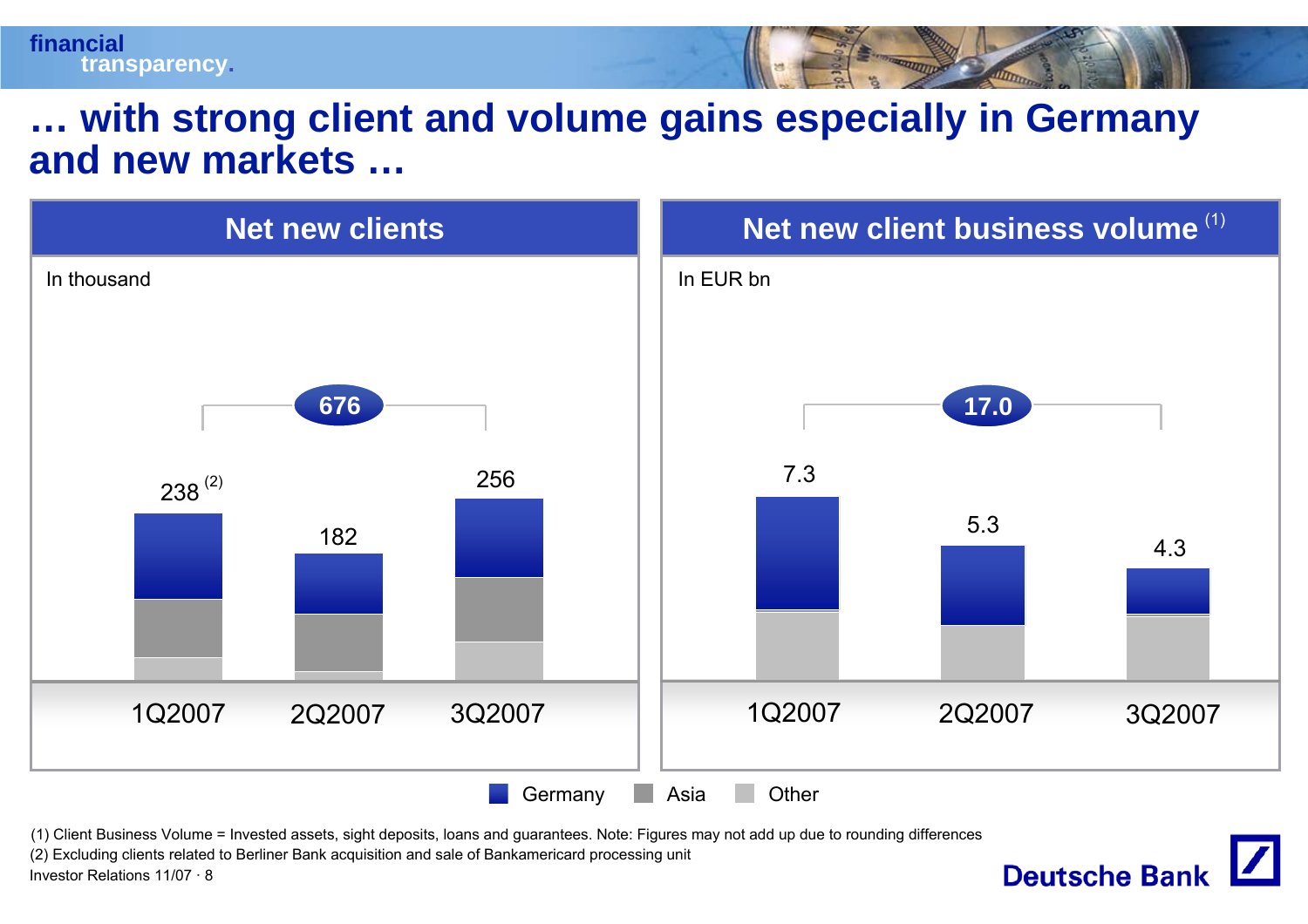

# **… and highly competitive in our home market**

PBC Germany and equivalents, Jan-Sep 2007 vs. Jan-Sep 2006, in %



PBC Germany

(1) Includes other revenues, for Dresdner Bank incl. 'Ergebnis aus Finanzanlagen', for HVB incl. 'Finanzanlagen und andere Posten', for Postbank incl. 'Other income/expenses' (2) Dresdner Bank is not included in peer average as revenue split is not reported; (3) Fee & commission income

Note: Ø peers: Commerzbank: Privat- und Geschäftskunden, Dresdner Bank: Private and Corporate Clients, HVB: Privat- und Geschäftskunden, Postbank: Retail Banking**Deutsche Bank** Investor Relations 11/07 · 9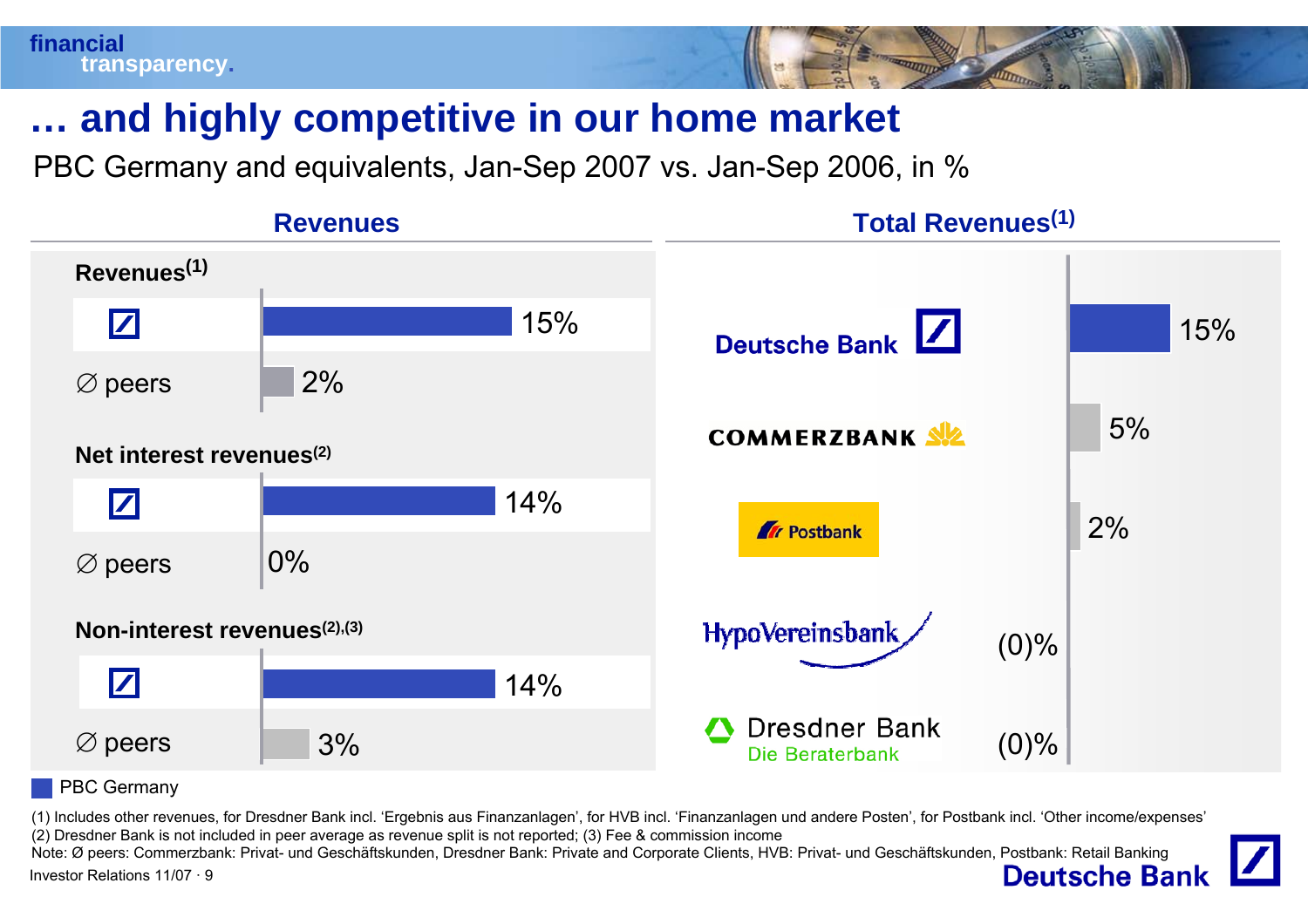# **Agenda**

|              | <b>PBC: A dynamic business</b>      |
|--------------|-------------------------------------|
| $\mathbf{2}$ | <b>Update on growth initiatives</b> |
|              | <b>Managing the cost base</b>       |
|              | <b>Growth and value creation</b>    |

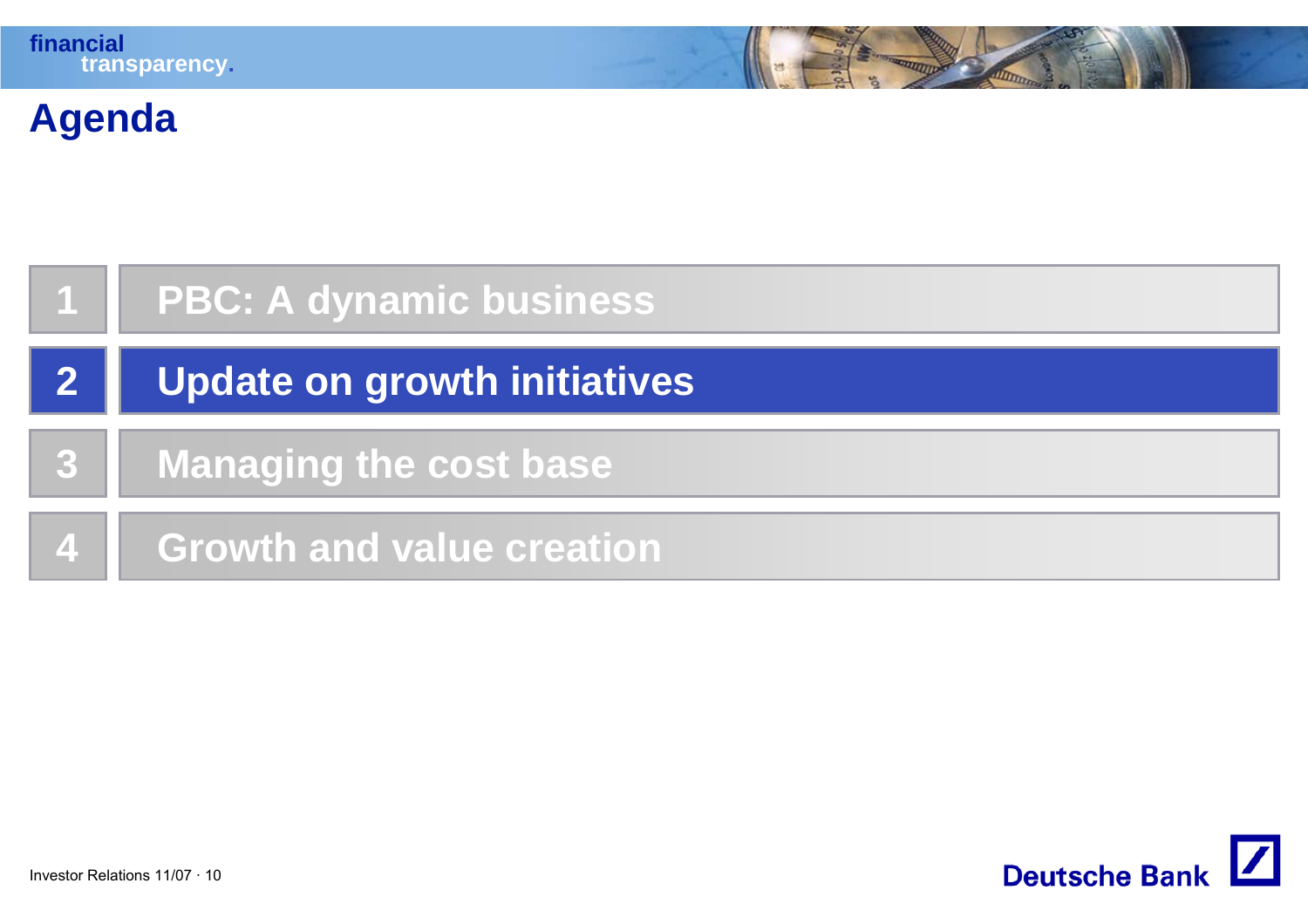### **A stable business model based on two core competencies**

### **Private & Business Clients**



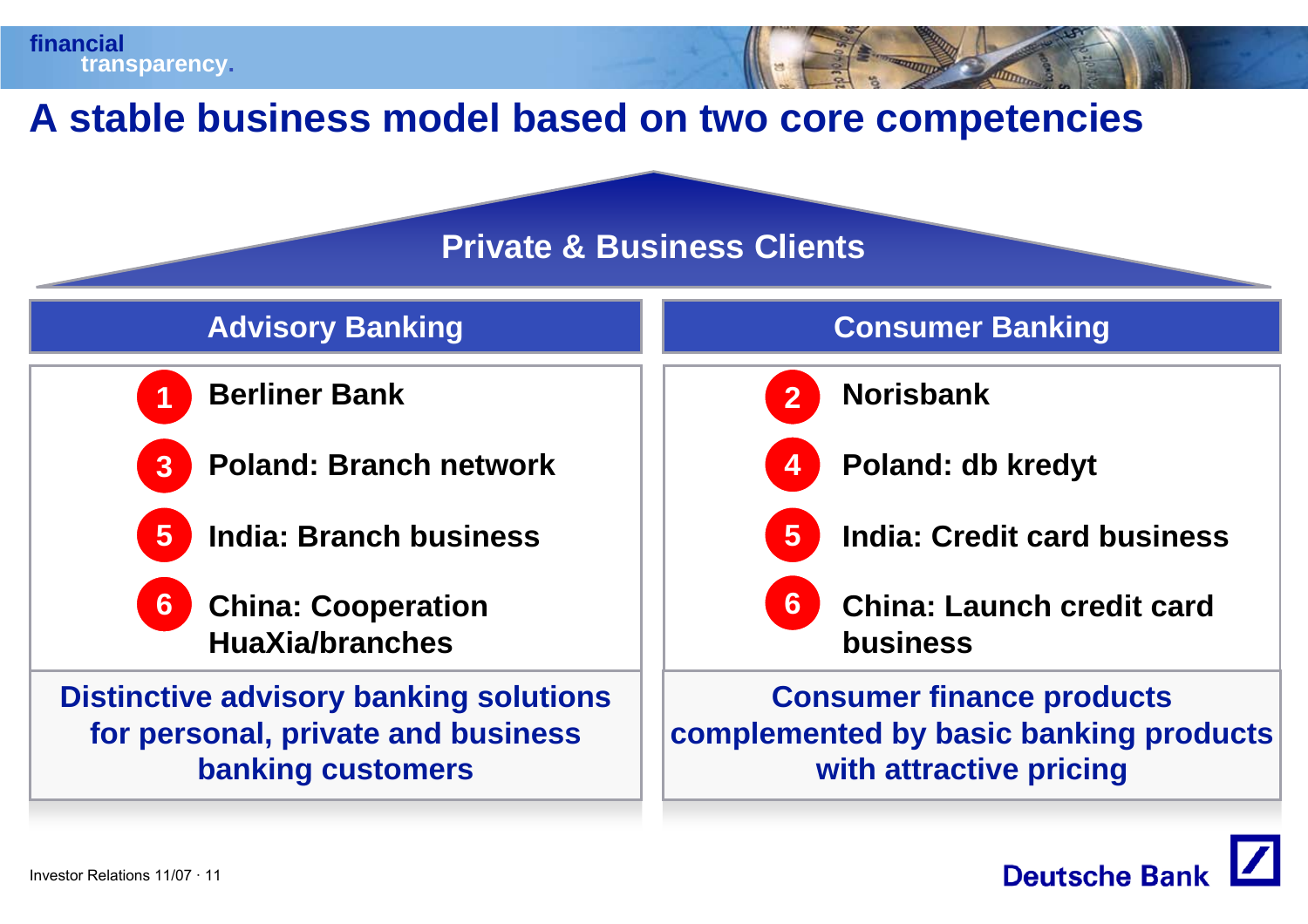### **Berliner Bank: Smooth integration resulting in strong business results1**

|                  | <b>Closing</b>                                                                                                            | <b>Today</b>                                                                                     | <b>Post-Integration</b>                                                |
|------------------|---------------------------------------------------------------------------------------------------------------------------|--------------------------------------------------------------------------------------------------|------------------------------------------------------------------------|
| <b>Portfolio</b> | Ca. 320,000 clients<br>EUR 2.4 bn Ioan portfolio<br>$\mathcal{L}_{\rm{max}}$<br>and EUR 4.8 bn deposits                   | Growing client base<br>a.<br>Stable loan portfolio and<br>deposits                               | Growing client base<br>Growing client business<br>volume               |
| <b>Staff</b>     | ■ 1,140 highly skilled and<br>trained staff                                                                               | $\blacksquare$ Positive momentum<br>supported by training and<br>change management<br>programmes | ■ Foster sales culture                                                 |
| <b>Products</b>  | Emphasis on private and<br>$\mathcal{L}_{\mathcal{A}}$<br>business clients and<br>personally-tailored financial<br>advice | Group revenues synergies<br>$\mathcal{L}^{\text{max}}_{\text{max}}$<br>realized                  | Strengthen PBC in our core<br>market proposition (German<br>affluents) |
| <b>Platform</b>  | 60 high quality, well located<br>a s<br>branches<br>No captive IT platform                                                | Operating on existing IT<br>platform                                                             | ■ IT migrated to DB platform                                           |

 $\mathbf{Z}$ 

**Deutsche Bank**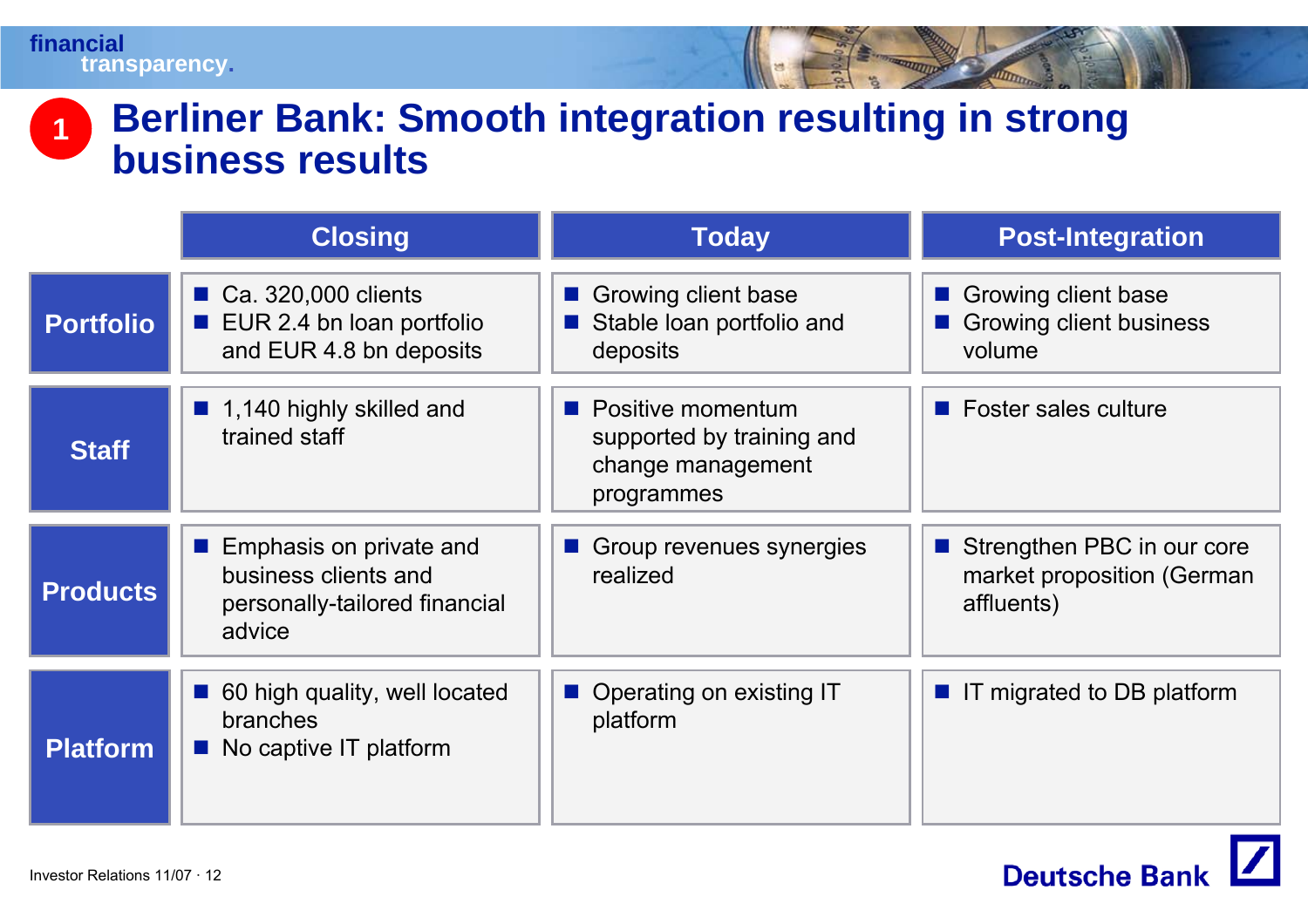#### **norisbank: Successful integration shows first business results 2**

|                  | <b>Closing</b>                                                                       | <b>Today</b>                                                                                                                                        | <b>Post-Integration</b>                                                                                            |
|------------------|--------------------------------------------------------------------------------------|-----------------------------------------------------------------------------------------------------------------------------------------------------|--------------------------------------------------------------------------------------------------------------------|
| <b>Portfolio</b> | ■ Ca. 330,000 clients<br><b>EUR 1.4 bn loan portfolio</b><br>and EUR 1.4 bn deposits | ■ Increasing client base<br>Increasing client business<br>volume                                                                                    | Growing client base to<br>$\mathcal{O}(\mathbb{R}^d)$<br>1 million in 2010<br>Increasing client business<br>volume |
| <b>Staff</b>     | $\blacksquare$ No captive staff                                                      | ■ Sales force in place<br>New "salary model" and own<br>hires                                                                                       | $\blacksquare$ Foster norisbank sales<br>culture & low-cost identity                                               |
| <b>Products</b>  | • Pure consumer finance<br>products                                                  | ■ Successful products<br>launched (e.g. noris Förder-<br>Rente, Top3-Zinskonto)                                                                     | ■ Focused product assortment                                                                                       |
| <b>Platform</b>  | ■ Nationwide branch network<br>with 98 branches<br>No captive IT platform            | ■ Operating on existing IT<br>platform, migration of the<br>infrastructure to DB systems<br><b>Deutsche Bank Credit</b><br>Scoring tool implemented | Entire branch network<br>$\sim 10$<br>processes with innovative IT-<br>Tools for sales support on<br>DB platform   |

 $\vert$ 

**Deutsche Bank**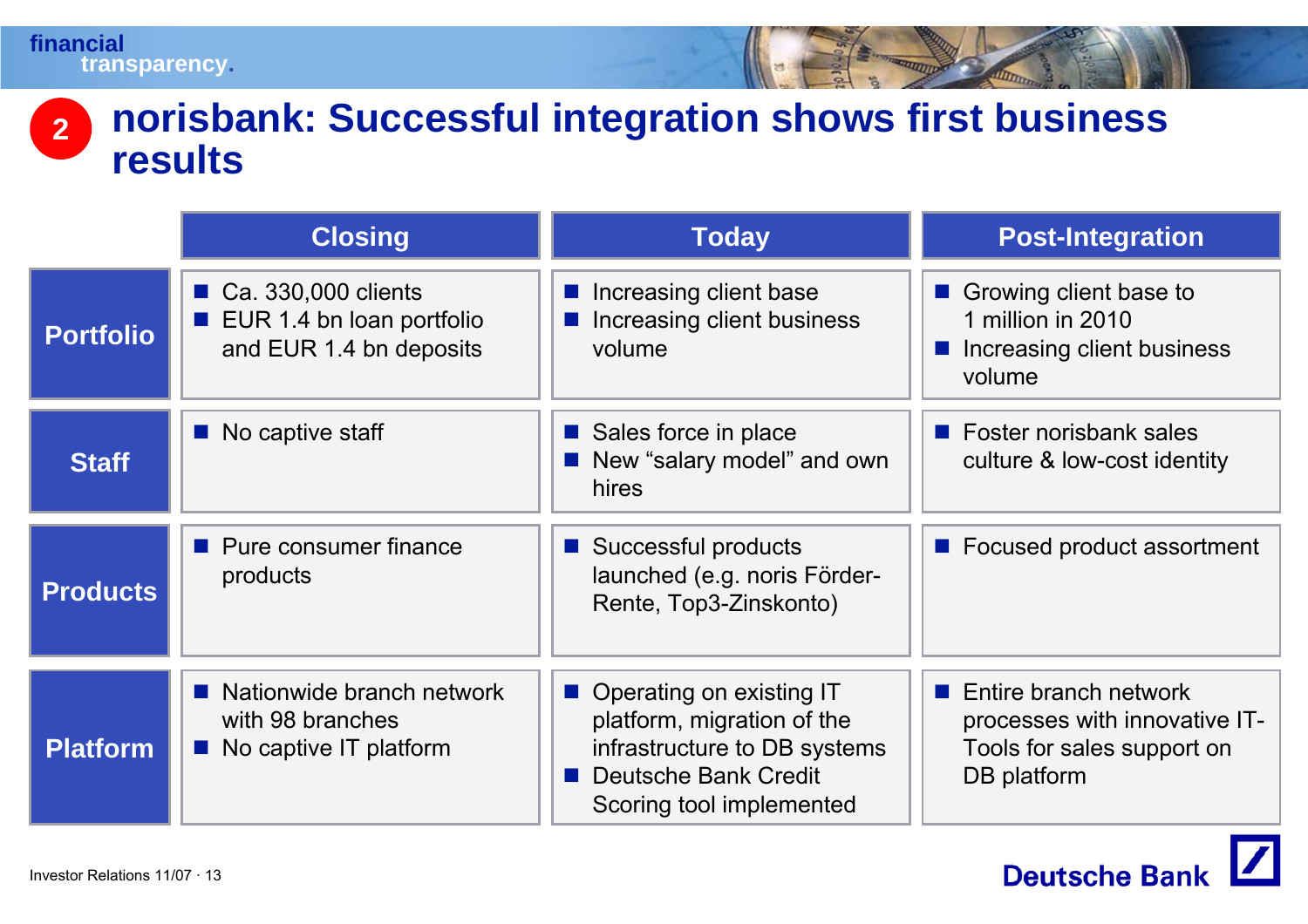#### **2norisbank: Market Relaunch in September 2007**

### **Market Relaunch**

- ш Brand Relaunch and new value proposition introduced by marketing campaign
- $\mathcal{L}_{\mathcal{A}}$  Focused portfolio of attractive basic banking products. Launch of new products (e.g. Top-Girokonto, Top3-Zinskonto)
- **COL**  Focus on consumer growth and direct sales channels
- $\mathcal{L}_{\mathcal{A}}$ Best-in-class low cost processing
- P) New branch layout and design



**Goals**

- $\blacksquare$  More than 50,000 new clients acquired in the first two months
- **More than EUR 700 m new deposit volume acquired**
- If increase of business volume<sup>\*</sup> of 25  $%$  since Market Relaunch

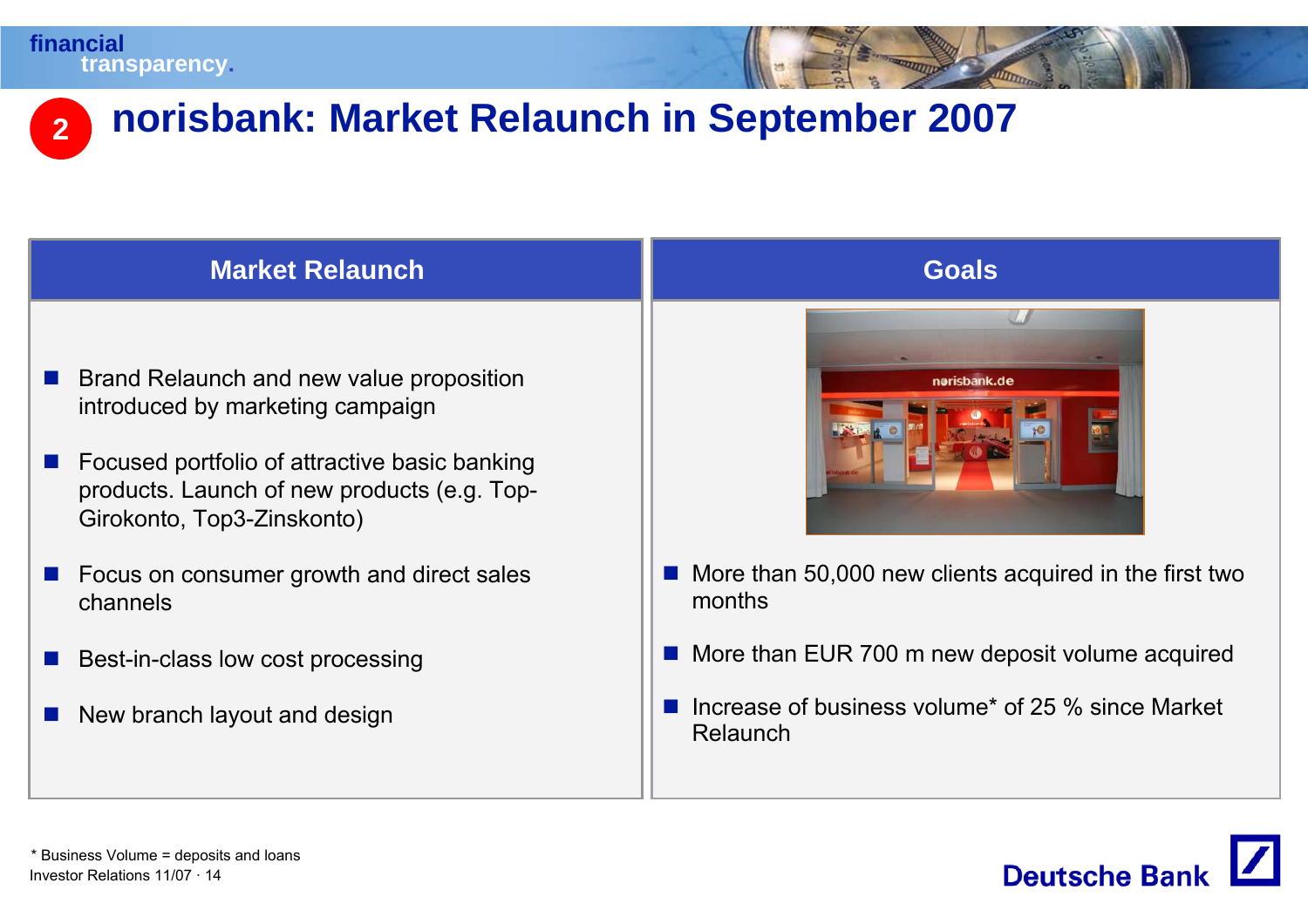#### **Poland: Investments in advisory banking pay off 3**





Investor Relations 11/07 · 15\* Client Business Volume = Invested assets, sight deposits, loans and guarantees Note: 2004 and 2005 based on U.S. GAAP; from 2006 onwards based on IFRS



**Deutsche Bank**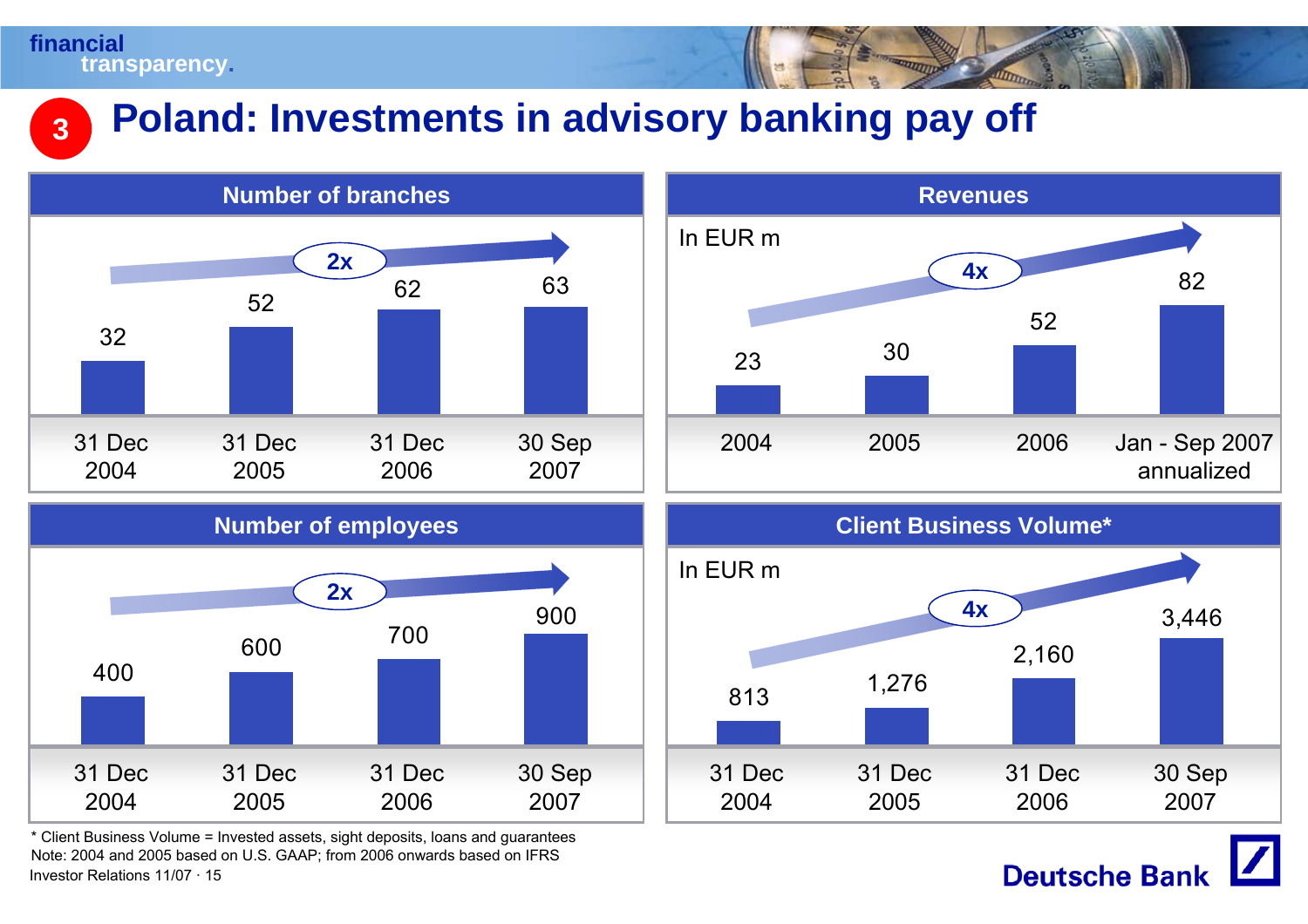**4**

# **Poland: Successful entry in consumer finance market**











**Deutsche Bank**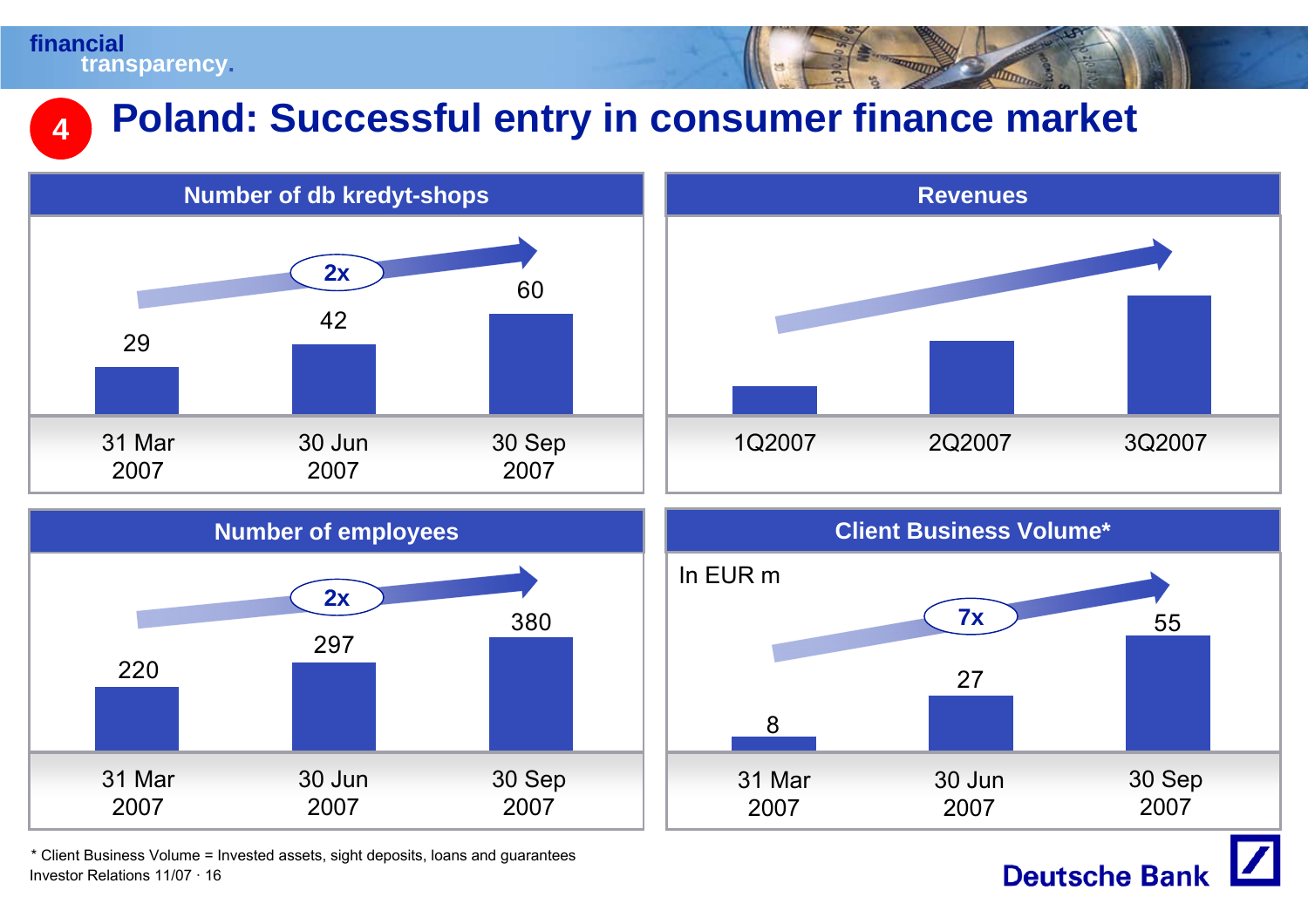### **India: Successful start for branch business and credit card activities5**



Investor Relations 11/07 · 17\* Client Business Volume = Invested assets, sight deposits, loans and guarantees



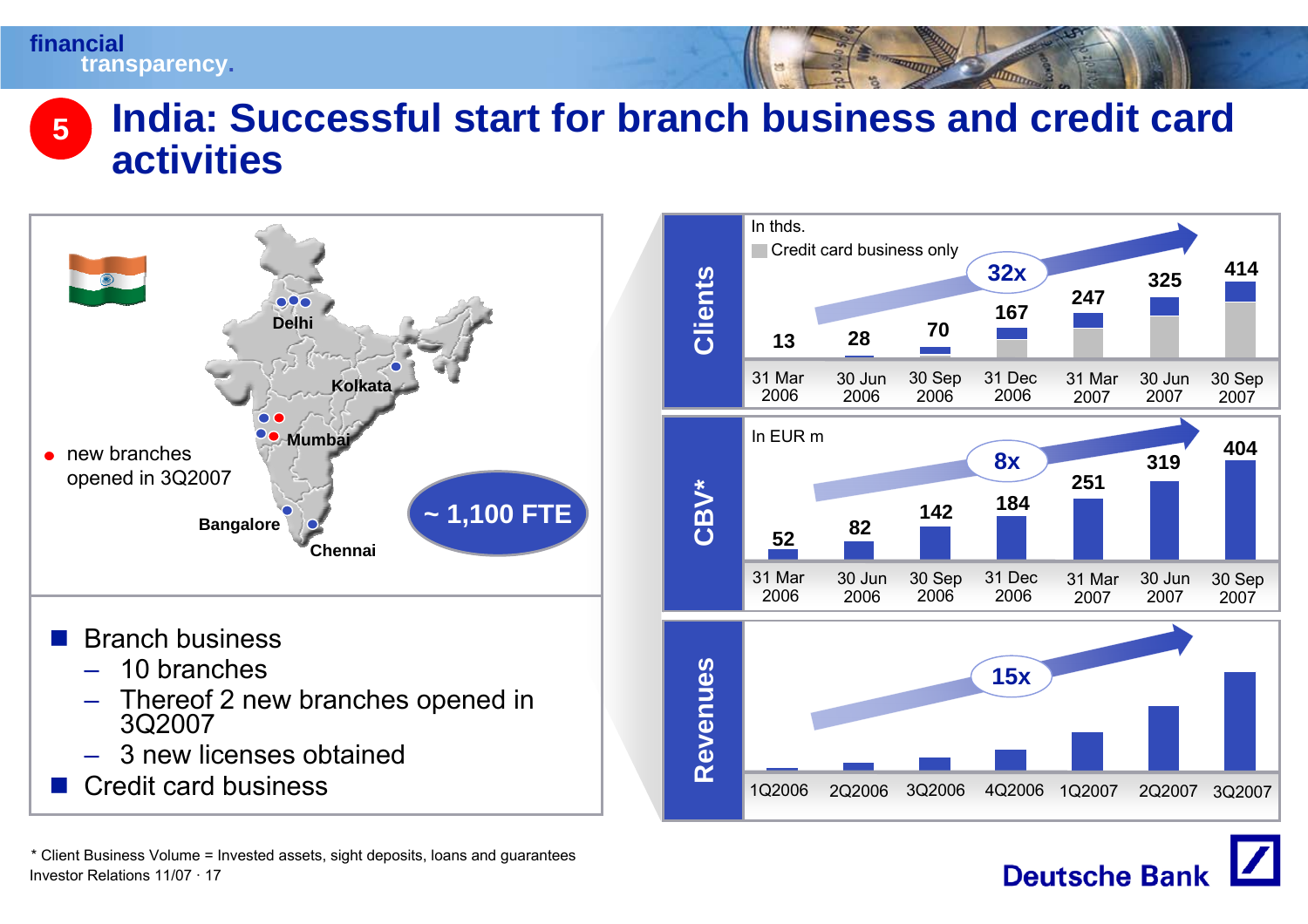

# **China: Market entry via own branches and cooperation**

### **HuaXia investment**



- $\mathbb{R}^3$  10% stake in HuaXia Bank:
	- 281 outlets in Tier 1 and 2 cities
	- 10 million retail accounts
	- 13th largest bank in China by assets
	- ~8,600 employees
- $\mathbb{R}^3$  ~ 350% upward move of HXB share price vs. purchase price (20.00 RMB vs. 4.50 RMB paid in May 2006)

### **HuaXia cooperation & PBC business**

- Cooperation with HuaXia Bank includes:
	- Exclusive credit card cooperation launched in 2Q2007
	- Development of additional business cooperation (e.g. joint affluent proposition)
	- Comprehensive knowledge transfer, inter alia, in the areas of Risk and Asset Liability Management area started with focus on:
		- Credit Risk Management
		- Operational Risk Management
		- Capital Management
	- DB nominates two board members (nonexecutive directors) in HuaXia Bank's board of directors
- **PBC business: Branch openings in Beijing** and Shanghai in March 2007

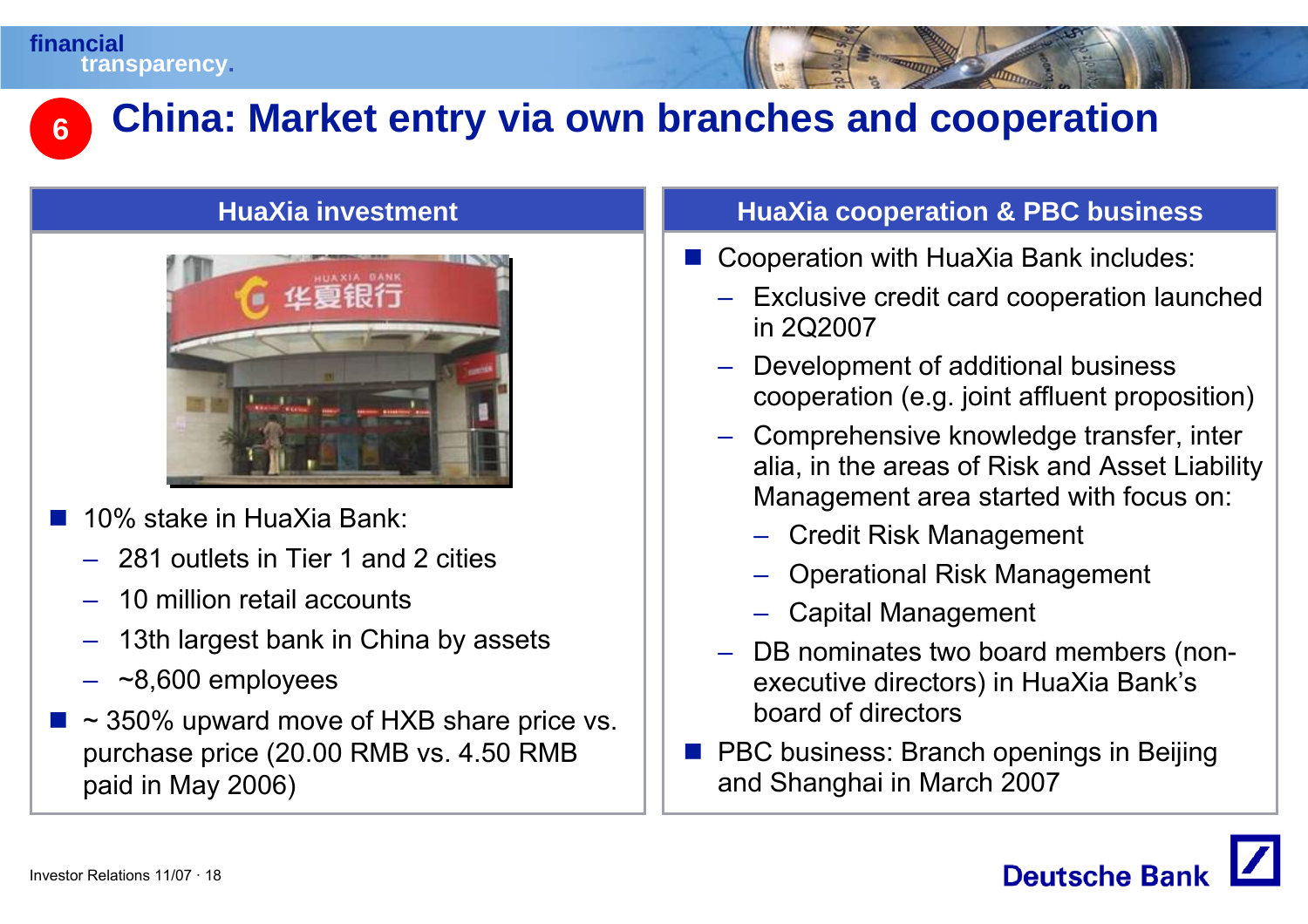Phase 1

# **China: Credit card joint venture**

### **A significant milestone in China Successful start**

Two Phase Entry Strategy for China:

- Standalone Business Unit (BU) within HuaXia Bank, set up to launch Co-branded DB-HXB cards
- DB to provide technical and product know-how, HXB to provide manpower and infrastructure to run the business
- **Effective way to bring the Deutsche Bank brand to the market**
- **Effectively increase presence in a fast growing market through** leveraging the HXB Branch network and customer base
- $\mathcal{C}^{\mathcal{A}}$ Distribution further augmented through external sales agencies

Phase 2■ When China laws permit set up a 50:50 joint venture and move the BU there

- F. Launched in 2Q2007
- Ca. 80,000 credit cards sold in the first few months
- Commenced operations in 22 cities already



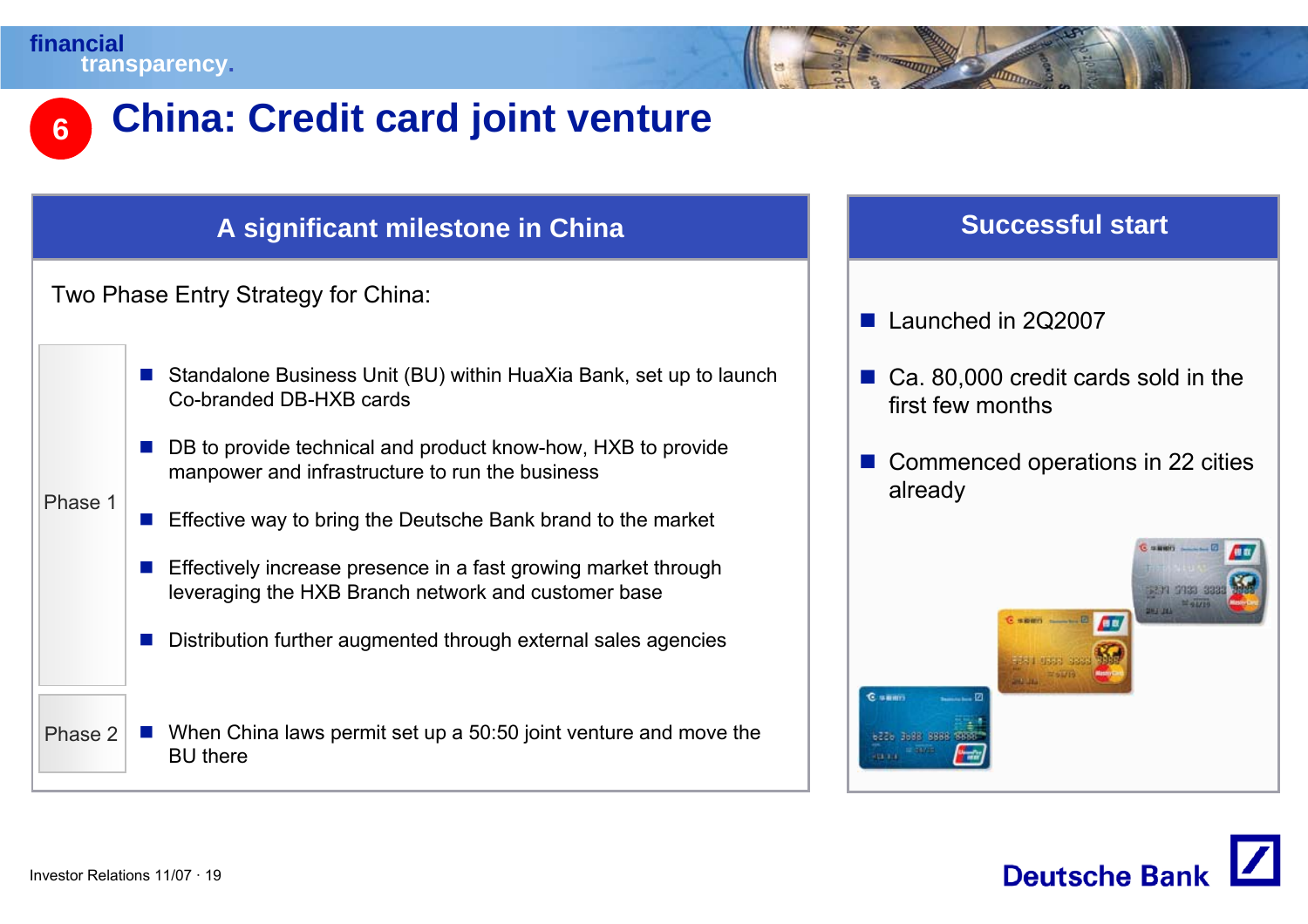# **Investment in Emerging Markets will continue**



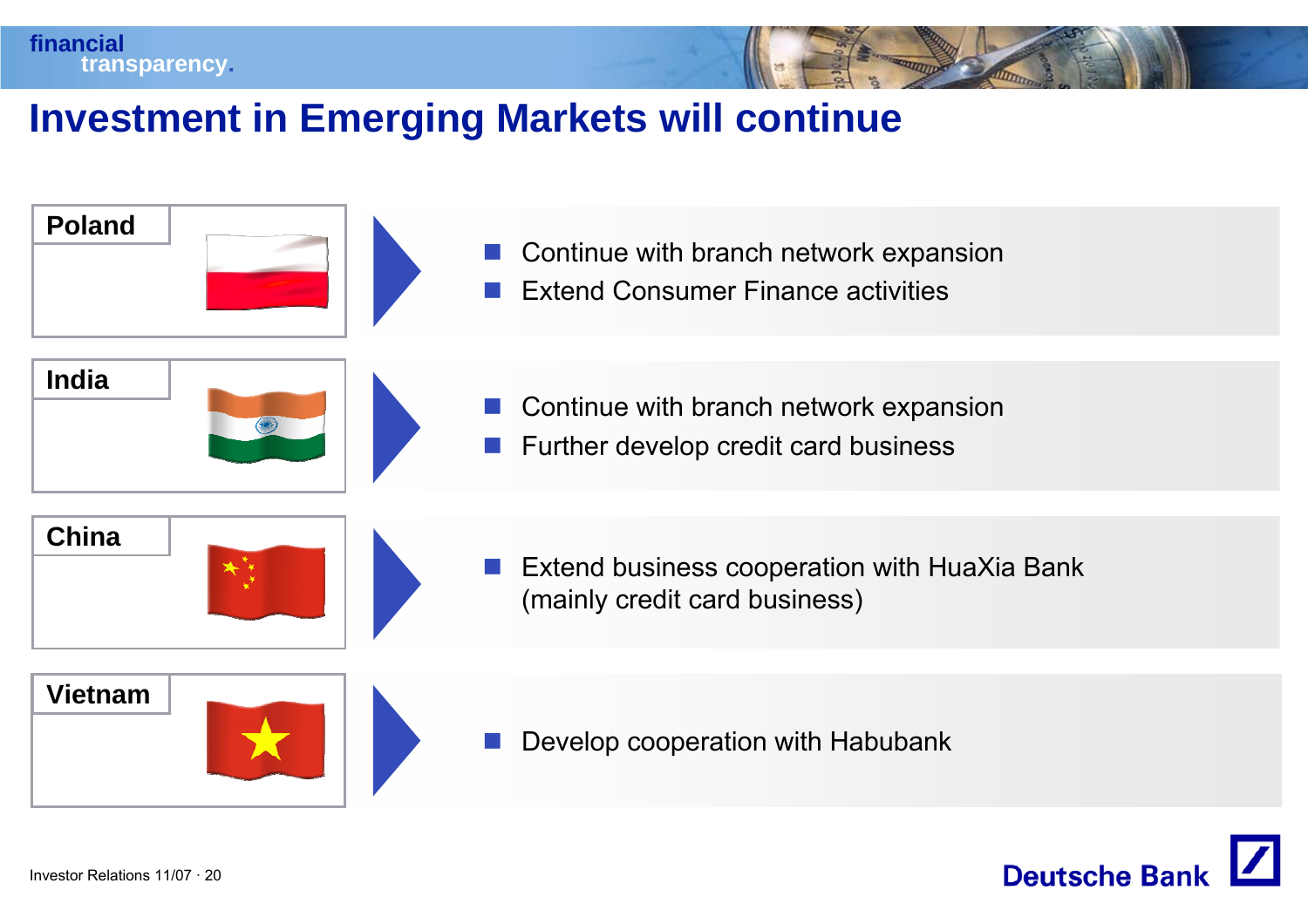# **Agenda**

| $\mathbf 1$  | <b>PBC: A dynamic business</b> |
|--------------|--------------------------------|
| $\mathbf{2}$ | Update on growth initiatives   |
|              |                                |
| 3            | <b>Managing the cost base</b>  |

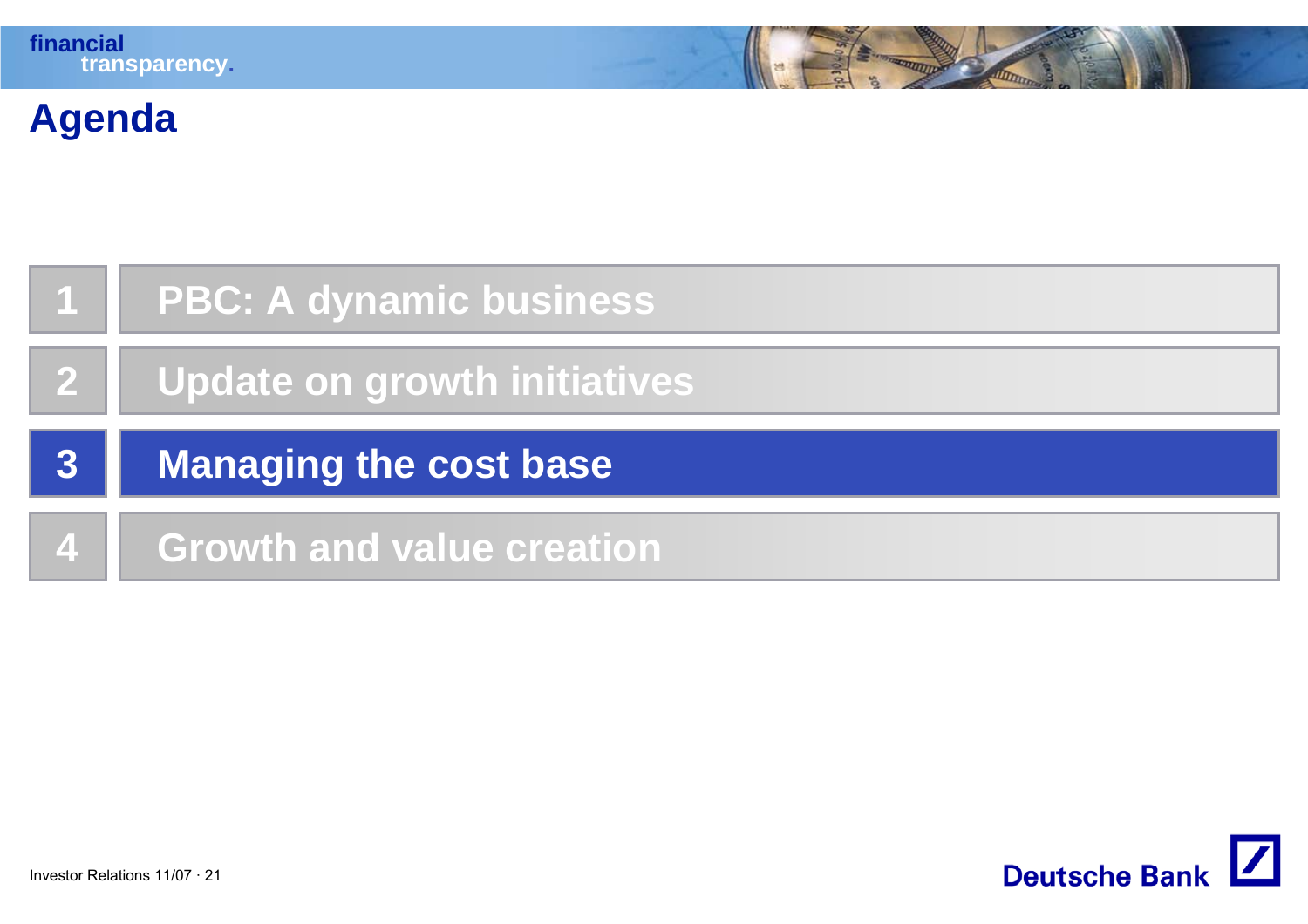



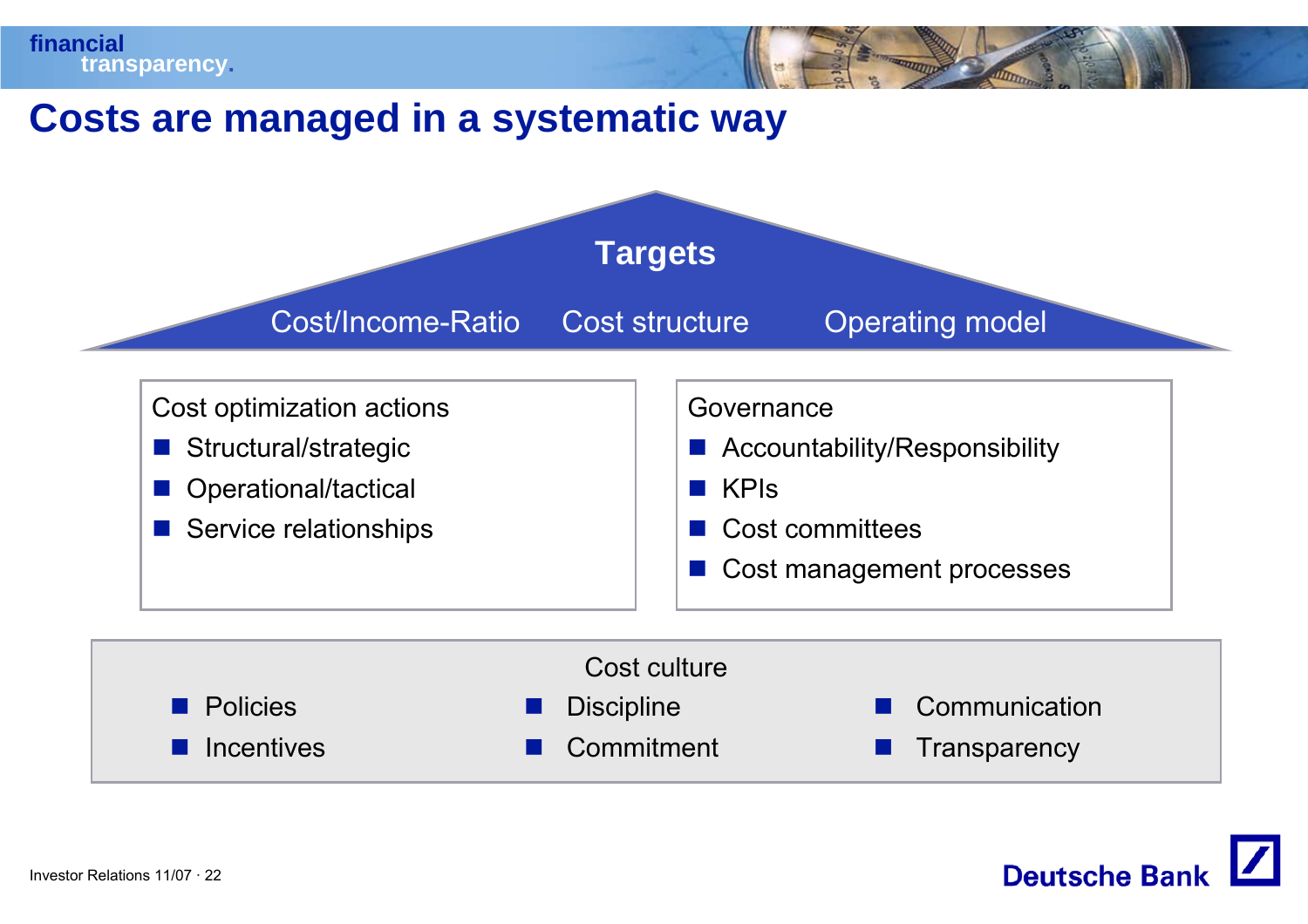### **After bold restructuring – rigid cost management and step by step optimization of cost base**

|                                                  | Some cost optimization projects since 2004                     | <b>Timing</b> | <b>Results</b>                                                     |
|--------------------------------------------------|----------------------------------------------------------------|---------------|--------------------------------------------------------------------|
| <b>Germany:</b><br><b>Infrastructure</b>         | Move on new branch IT<br>infrastructure                        | $2004 - 2006$ | 30% reduction of<br>branch IT infrastructure<br>costs              |
| <b>Germany:</b><br><b>Credit "factory"</b>       | Bundling of credit processing<br>in two centers                | $2005 - 2006$ | 25% reduction of direct<br>operating costs for<br>credit servicing |
| <b>Italy: Captive</b><br><b>Service Provider</b> | Transfer of selected support<br>functions in a separate entity | $2005 - 2006$ | 7% cost reduction of<br>bundled support<br>functions               |
| <b>Globally: Cost</b><br>management              | Rigid control of discretionary<br>spending to enforce IBIT     | Ongoing       | Managing towards<br>PBC's global CIR target<br>of $68%$            |

**Deutsche Bank**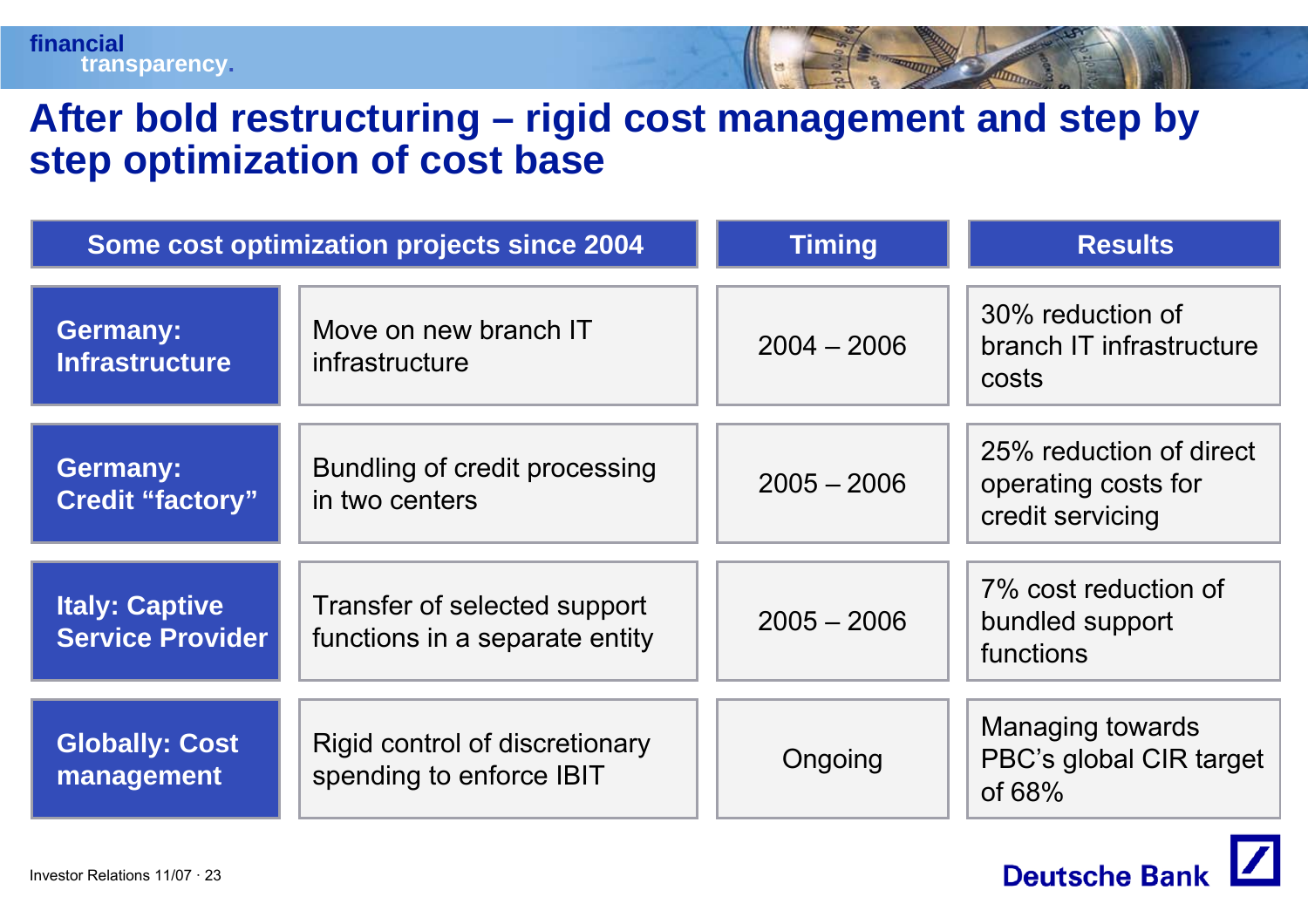



**Deutsche Bank** 

**financial**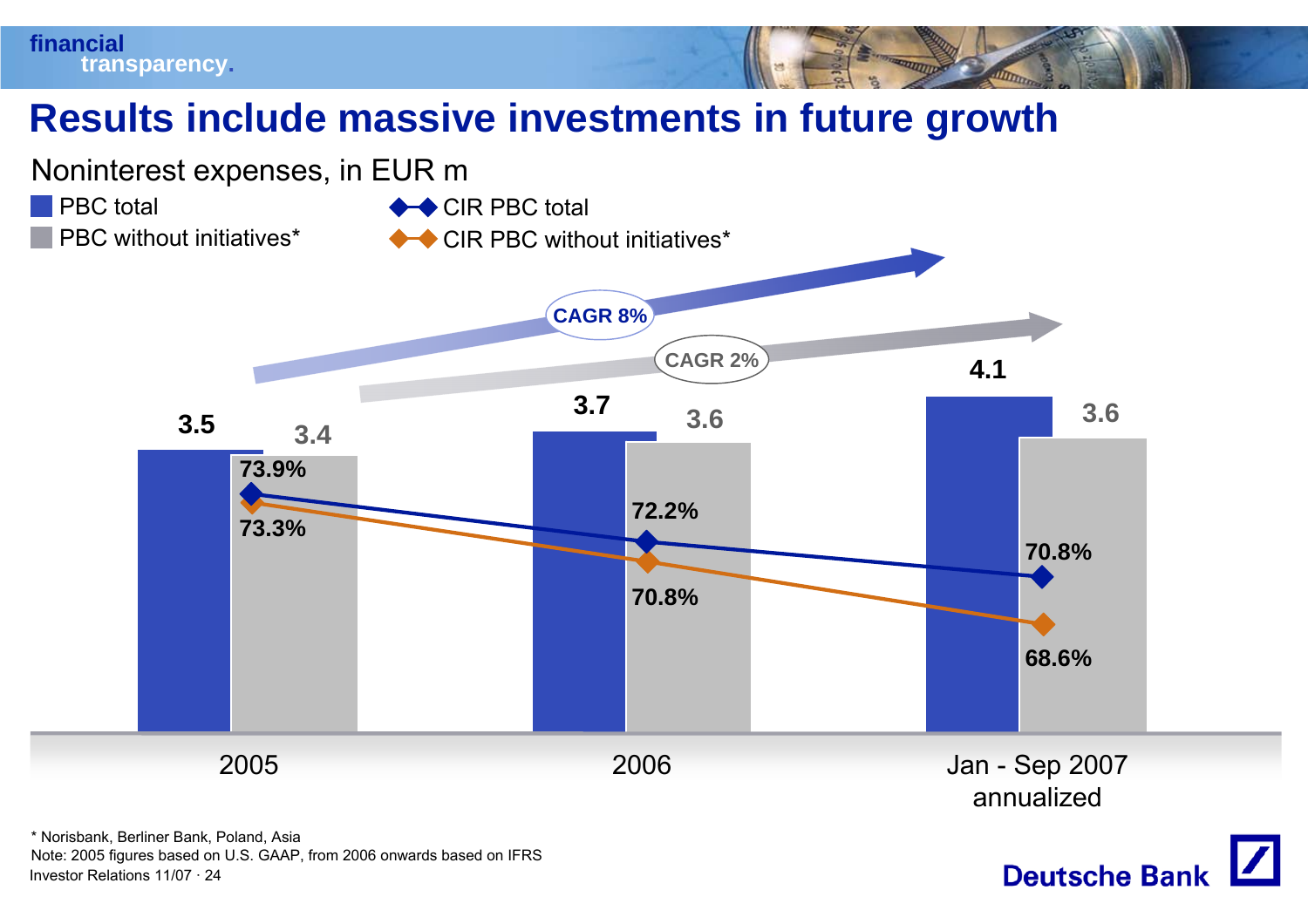# **Agenda**

| $\vert$ 1               | <b>PBC: A dynamic business</b>   |
|-------------------------|----------------------------------|
| $\mathbf{2}$            | Update on growth initiatives     |
| $\mathbf{3}$            | Managing the cost base           |
| $\overline{\mathbf{4}}$ | <b>Growth and value creation</b> |

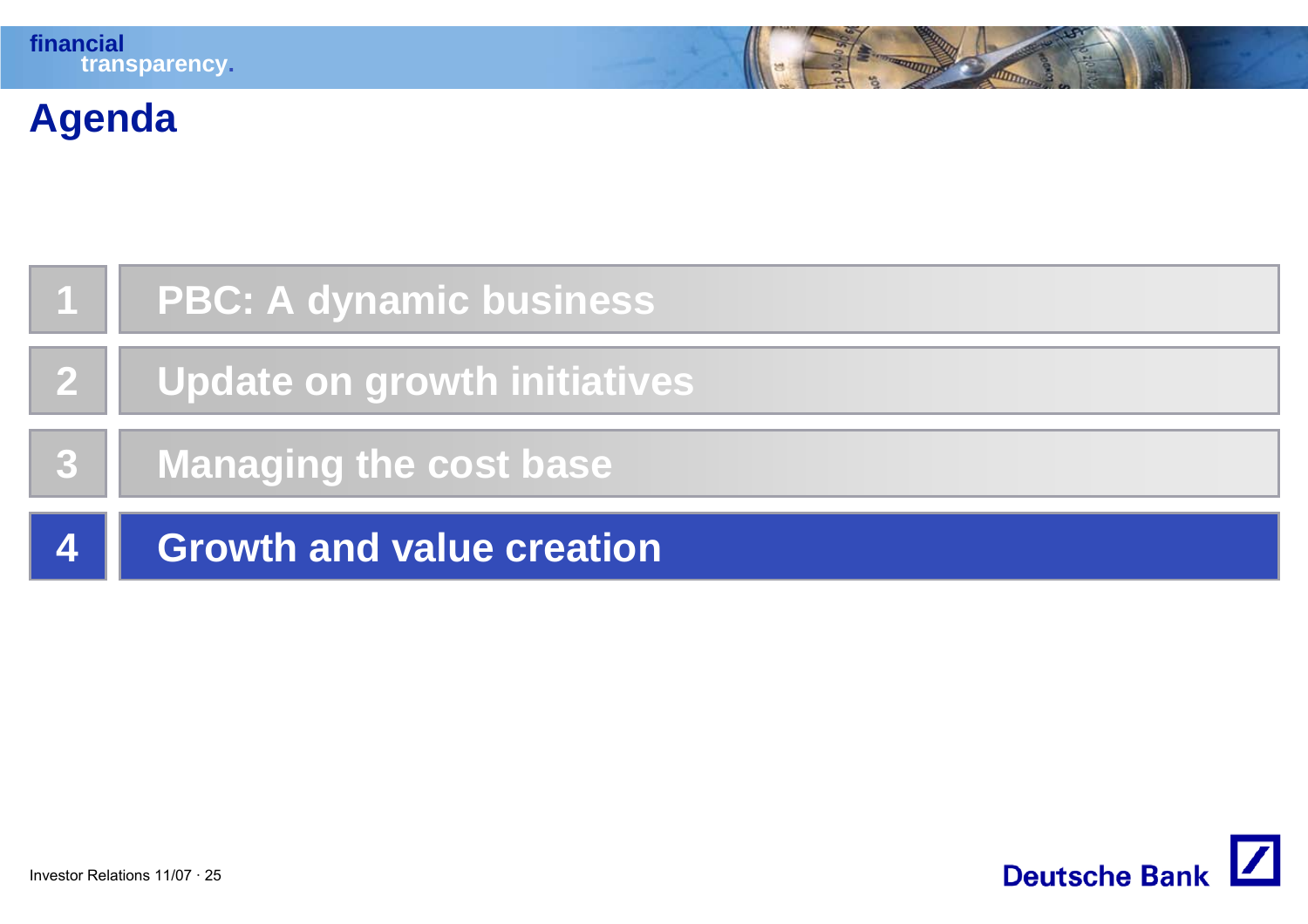

# **Revenue growth outperforming GDP growth in all markets**

PBC revenues, in EUR bn



Investor Relations 11/07 · 26(1) Italy, Spain, Belgium, Portugal (2) Poland, India, China (3) CAGR 2004-2006, weighted average, source: Global Insight WWM Note: 2004 based on U.S. GAAP, from 2006 onwards based on IFRS

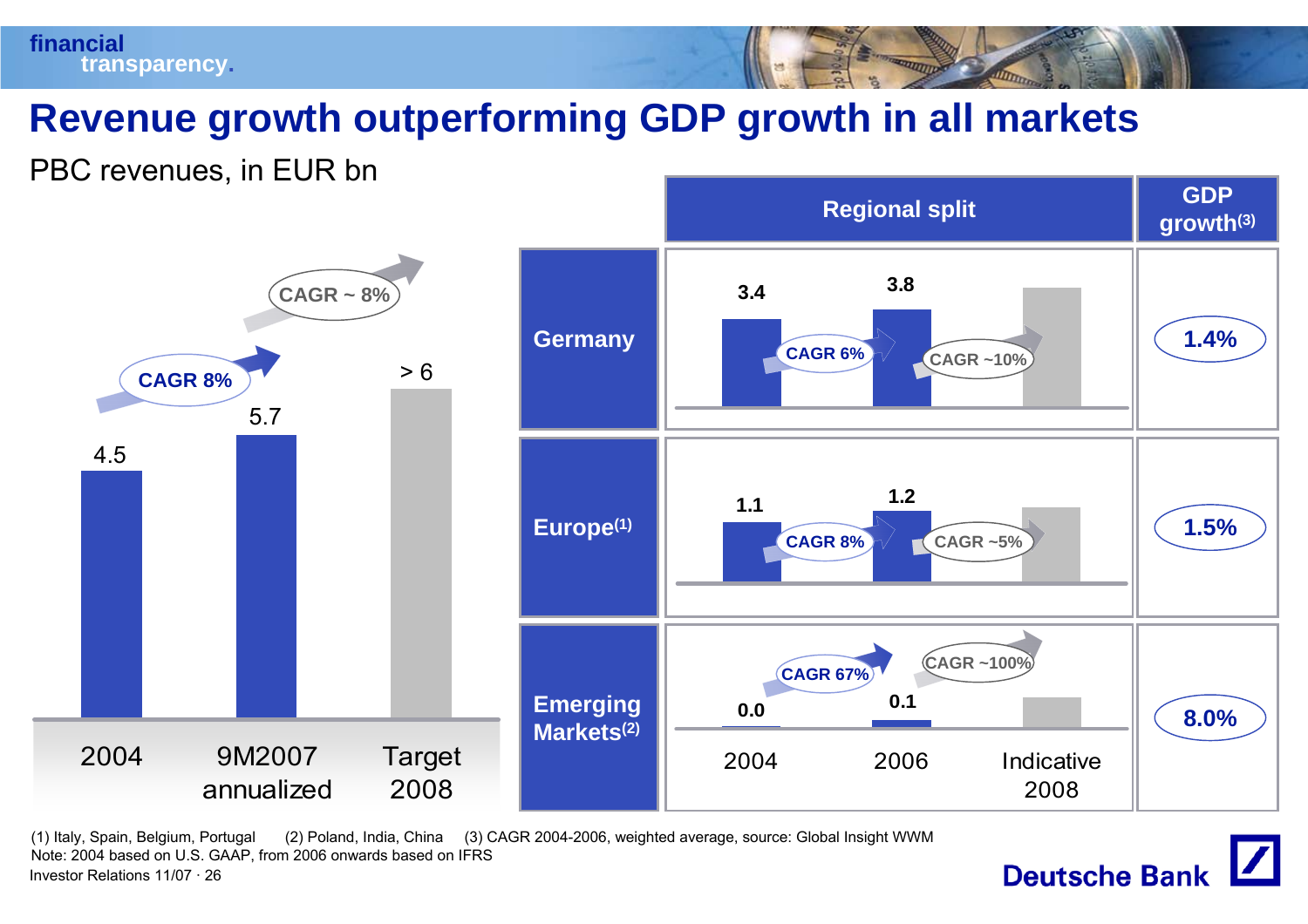## **PBC will deliver on clear targets**

|                                   | <b>Strategic focus</b>                                  |                                   |  |
|-----------------------------------|---------------------------------------------------------|-----------------------------------|--|
|                                   | <b>Advisory</b><br><b>Banking</b>                       | <b>Consumer</b><br><b>Banking</b> |  |
| <b>Germany</b>                    | Keep revenue momentum<br>and capitalize on acquisitions |                                   |  |
| <b>Europe</b>                     | Strengthen 'visibility' of our<br>franchises            |                                   |  |
| <b>Emerging</b><br><b>Markets</b> | Get foothold in high<br>growth regions                  |                                   |  |
| 'One bank'                        | Further capitalize on<br>'one bank' philosophy          |                                   |  |